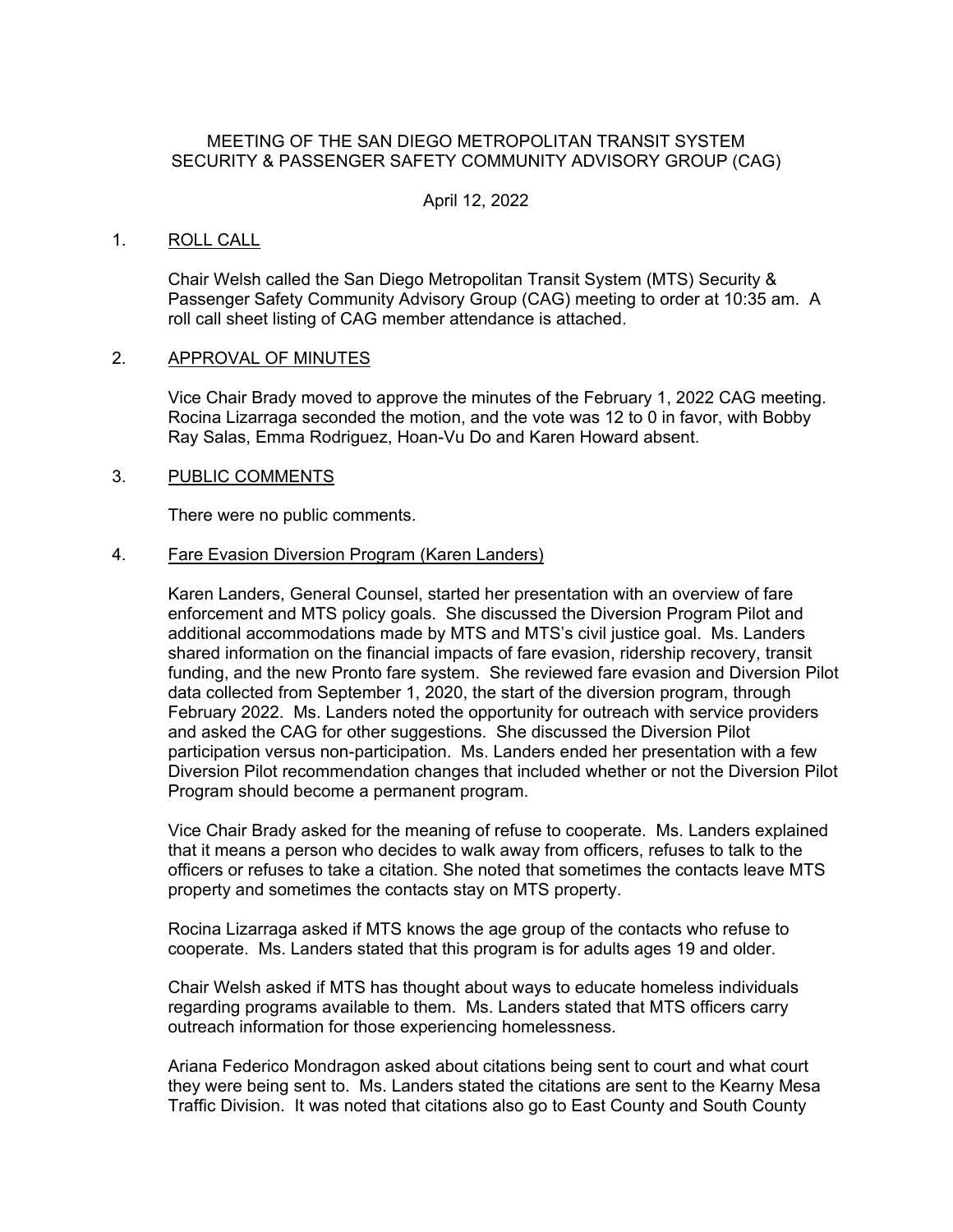courts depending on what jurisdiction the citation was issued in. Ms. Mondragon asked if a failure to appear for a citation turns into a warrant for arrest. Ms. Landers stated that the court no longer issues warrants for fare violations.

Vinton Omaleki asked what the estimated loss of revenue is from those cited. Ms. Landers stated that MTS is seeing about a \$12 million loss of fare revenue, however that it is not all from fare evasion. Ms. Landers commented that with the implementation of the Pronto system, MTS has seen about a \$5 million fare revenue loss, leaving about \$7 million that is unknown and could be from people not purchasing a fare, from people not using stored value on their Pronto card unless they are contacted by an MTS officer, or from people not knowing how Pronto works. Sharon Cooney, Chief Executive Officer, clarified that these losses are what have been identified as Trolley losses and not Bus losses.

Vinton Omaleki asked if MTS has data on the riders who pay. Ms. Cooney mentioned that San Diego Association of Governments (SANDAG) is planning to launch an onboard survey which will provide demographics of who is and is not riding.

Vice Chair Brady asked what percent of people are walking away. Ms. Landers stated that for February 2022, just over 5,000 people were contacted and 64 percent of those contacts walked away. Vice Chair Brady asked if there have been any changes to the policy for a senior/disabled pass. Ms. Cooney stated that MTS has altered the program over time and now MTS contracts with MTM to do the certification process of that program.

Michelle Krug appreciated the Diversion Program proposal to reduce the fine and the number of hours for community service, but felt it might be a bit challenging to keep track of one hour of community service. Ms. Krug wondered if there was a way to incentivize people to not walk away. Ms. Landers stated MTS does not yet have experience with how keeping track of one hour of community service will work and that MTS has been flexible thus far with people choosing to do community service.

Todd Temple asked if the ridership numbers are down due to the sentiment that riding the trolley is not safe. Ms. Cooney mentioned that a customer satisfaction survey will be done in a couple of months that will query customers about riding, why they ride and any concerns they may have on the system. She noted that an online survey can also be completed by people who do not ride and why they choose not to ride.

Matt Wechter mentioned that any of the homeless court providers can submit proof for completion of community service hours regardless of the number of hours and that he supports the continuation and the amendments to the program.

Ariana Federico Mondragon asked for clarification regarding an adult using a youth pass and why they would not be eligible for the fare diversion. Ms. Landers stated that the violation, misuse of a fare card, is a separate violation not included in this program. Ms. Mondragon commented that MTS should transition to be more of a public service since MTS is a public transportation agency. Ms. Cooney stated that MTS is constantly looking for ways to offset the cost of operations, but unfortunately, fare revenue is a very large component of the operating budget.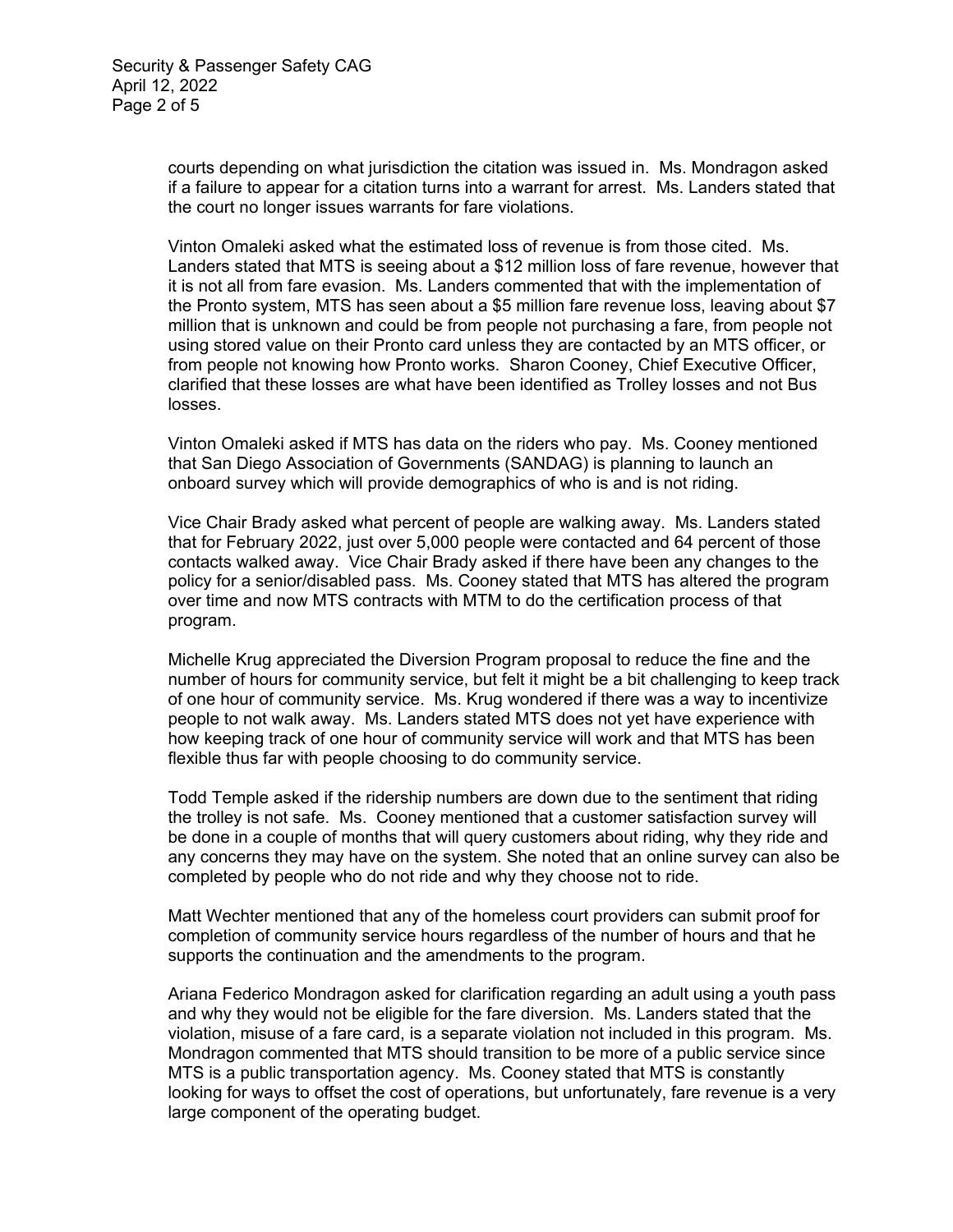Victoria Turner asked how many months the Division Pilot has been running. Ms. Landers stated eighteen months, September 2020 through February 2022. Ms. Turner was interested in how many people evaded fare and how the loss of revenue was calculated. Ms. Cooney explained the process in which MTS estimates revenue loss. Ms. Turner asked if MTS provides a list of the nonprofits available for those who choose to do community service. Ms. Landers stated that information is provided on the website and handed out with the citation that explains the Diversion Program.

Kathryn Durant commented that the revisions and recommendations to the Diversion Program seem fair and reasonable. Ms. Durant asked if the individuals not showing up to court for citations are experiencing homelessness. Ms. Landers stated that MTS does not have information on those individuals since they have not wanted to participate in the Diversion Program.

Vinton Omaleki commented that he liked the changes to the program and asked if it is meeting any of the goals. Ms. Landers stated the goal was to provide a non-criminal path to more equitably align the penalties with the violation and in that sense meets the program goals. She noted that the problem is getting people to participate and recognize that it is a much fairer and less onerous path if there is a fare violation.

Rocina Lizarraga asked what are the next steps moving forward to do more proactive campaigns. Ms. Landers stated that the MTS marketing department is putting together an additional educational campaign for Pronto including flagging where the validators are in the station, putting up more signage, and other campaigns are still being developed.

Vice Chair Brady asked if MTS increased the number of locations where riders can tap before getting on the trolley. Ms. Cooney stated there are more validators with Pronto compared to the previous system.

Stacie Bishop, MTS Marketing and Communications Manager, stated that MTS security teams and the ambassador teams have been given business cards to hand out to help educate riders and there is signage on the ticket machines to remind riders to tap and scan. Ms. Bishop stated there are also onboard communications to remind riders to tap or scan every ride, every time to help make everyone aware of the process.

Michelle Krug mentioned that including the audio at the stations and onboard the buses to educate is a good idea since not everyone can read or see.

# Action Taken

No action taken. Ms. Cooney clarified the CAG direction is for Chair Welsh to take feedback from this meeting to the Public Security Committee regarding the recommendations to make the Diversion Program permanent.

### 5. American Public Transportation Association (APTA) Peer Review Report Update (Al Stiehler)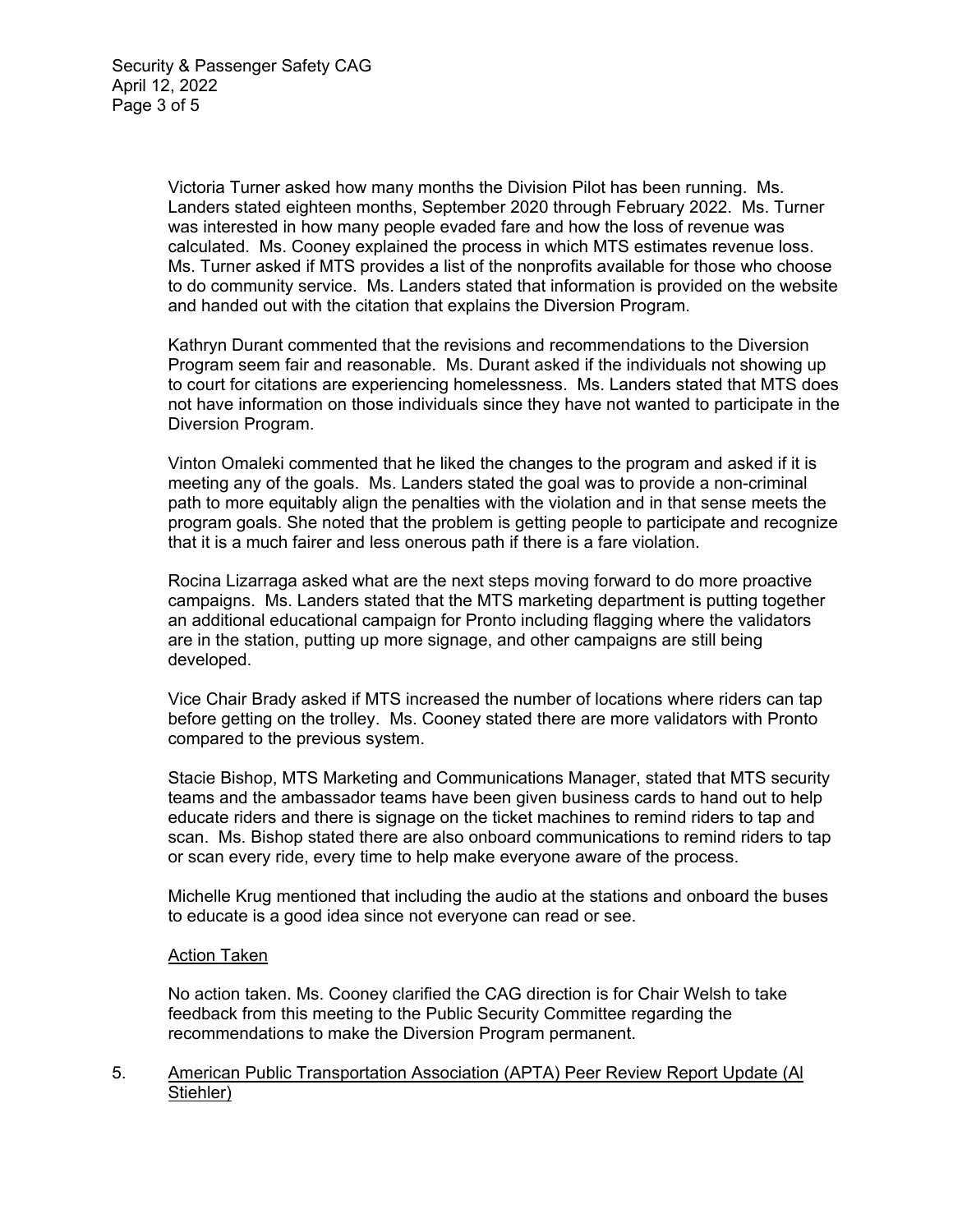This agenda item was moved to the next meeting due to time constraints.

#### Action Taken

No action.

# 6. Security Enforcement Practices – Youth Riders (Sharon Cooney)

Sharon Cooney, MTS Chief Executive Officer, started her agenda item noting that as of May 1, 2022, MTS will be launching a pilot program offering free fares to all youth riders. Ms. Cooney stated MTS would like feedback from the CAG on how the security and enforcement personnel should be interacting with youth as they ride the transit system. Ms. Cooney mentioned that MTS has experience already with youth riding the system, but one of the challenges may be seeing an influx of new youth riders and MTS would like to have the best practices on how to approach youth as they traverse the transit system. Ms. Cooney mentioned that bringing this to the CAG was recommended as a discussion from the MTS Board of Directors and they will be anxious to hear what ideas the CAG might suggest in this regard.

Victoria Turner stated that proactive approaches with youth not breaking the rules received a much higher benefit. She noted if the officers can catch the youth doing something positive, it will be a better experience and response.

Michelle Krug recommended doing an incentive at a school district to increase the percentage of students accessing cards to further promote the pilot.

Ariana Federico Mondragon stated that during some community meetings, parents had questions regarding rider safety and who the students/riders can contact when riding alone. Ms. Mondragon commented that we all have bad days, but approaching youth with a positive attitude can make a difference. Ms. Mondragon asked how the officers are trained regarding how to identify riders who might be feeling uncomfortable. Al Stiehler, Director of Transit Security and Passenger Safety, stated MTS officers go through extensive training on de-escalation and anti-biased policing and to have the spirit of empathy when approaching riders. Mr. Stiehler stated the officers go through all the systematic approaches to dealing with riders consistently in the annual training and in the continuous roll call training every day. Mr. Stiehler stated MTS is working close with the marketing department to push messages out on social media letting people know if they have issues onboard a train and are uncomfortable making a complaint in public, that they can reach out via text. Mr. Stiehler commented that the officers' uniforms have been changed to be less of an enforcement look and more of a customer service look to be more approachable.

Vinton Omaleki suggested no physical contact with youth unless there is actual violence being committed by the youth. Mr. Stiehler stated that unless officers are protecting that person, themselves, or another person, the officers do not make physical contact.

Chair Welsh asked if having a youth ambassador program has been explored. Ms. Cooney stated it would be interesting to look into that idea. Mr. Stiehler commented that there might be an opportunity to do so with the Operation Lifesaver Program and maybe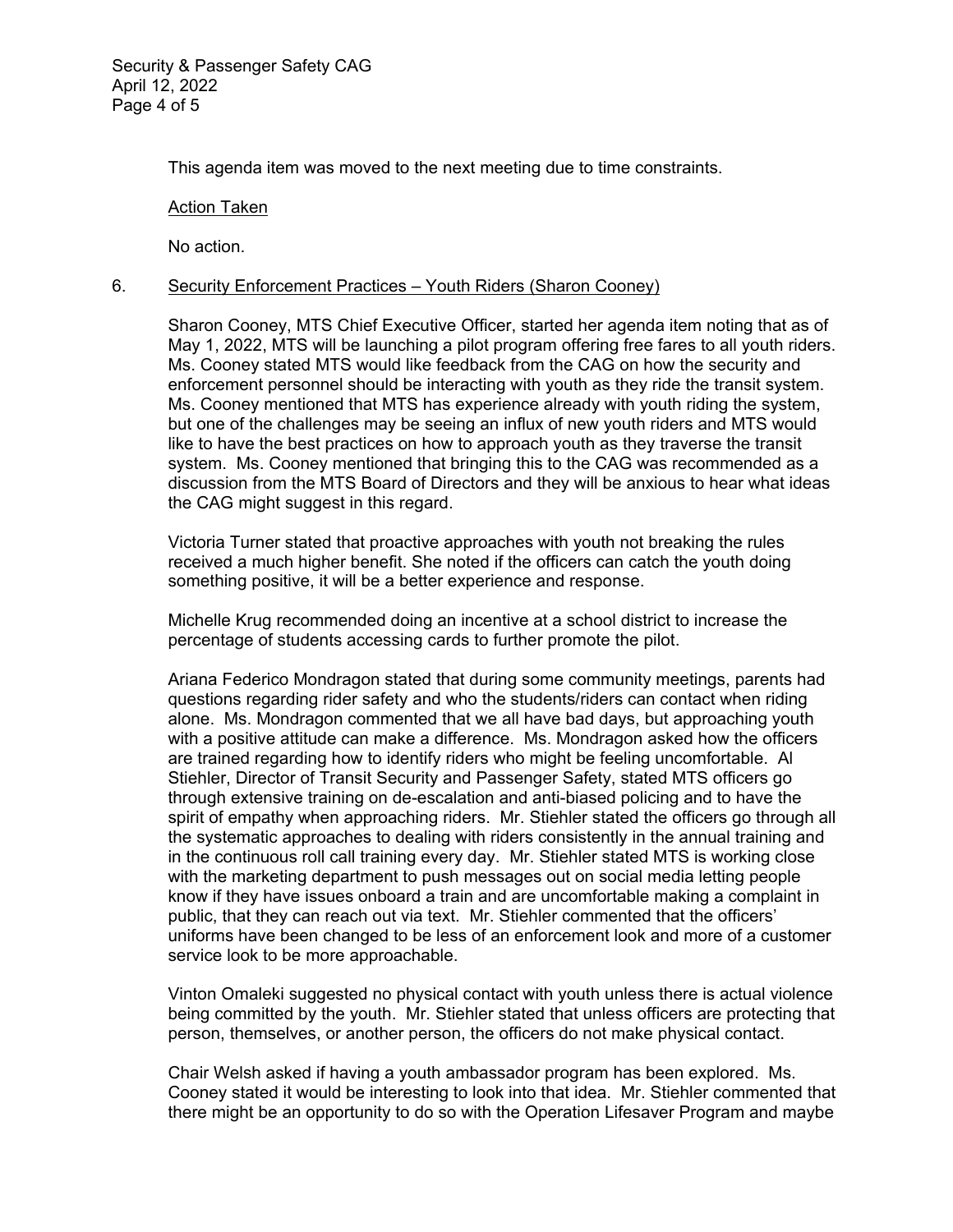during those presentations MTS could solicit youth that might be interested in becoming ambassadors.

Rodrick Colvin stated that, fortunately or unfortunately, some of the issues that arise with youth will make their way onto public transportation. Mr. Colvin encouraged MTS to think about specialized training for MTS employees that deal specifically with helping youth and identifying problems they are dealing with. Mr. Colvin stated he supports any additional training that can be identified that might be a best practice that specifically focuses on the issues with youth and how to deal with them. Mr. Stiehler commented that MTS is open to anything Mr. Colvin is aware of or has developed the he would like to share and/or work with MTS to put a training program together that MTS could share with the MTS team.

Michelle Krug commented that there are a number of programs, like in San Diego Unified School District, on restorative justice. She noted also being proactive like the metro program at Lincoln High School and that the teachers there may be more than happy to share what their experiences have been.

# Action Taken

No Action taken.

# 7. COMMITTEE MEMBER COMMUNICATIONS AND OTHER BUSINESS

There were no committee member communications.

# 8. NEXT MEETING DATE

The next meeting date is scheduled for Wednesday, June 15, 2022 at 11:30 a.m.

# 9. ADJOURNMENT

Chair Welsh adjourned the meeting at 12:31 p.m.

/S/ Megan Welsh **Chairperson** San Diego Metropolitan Transit System /S/ Karen Wisniewski Clerk of the Security & Passenger Safety Community Advisory Group

Attachment: Roll Call Sheet